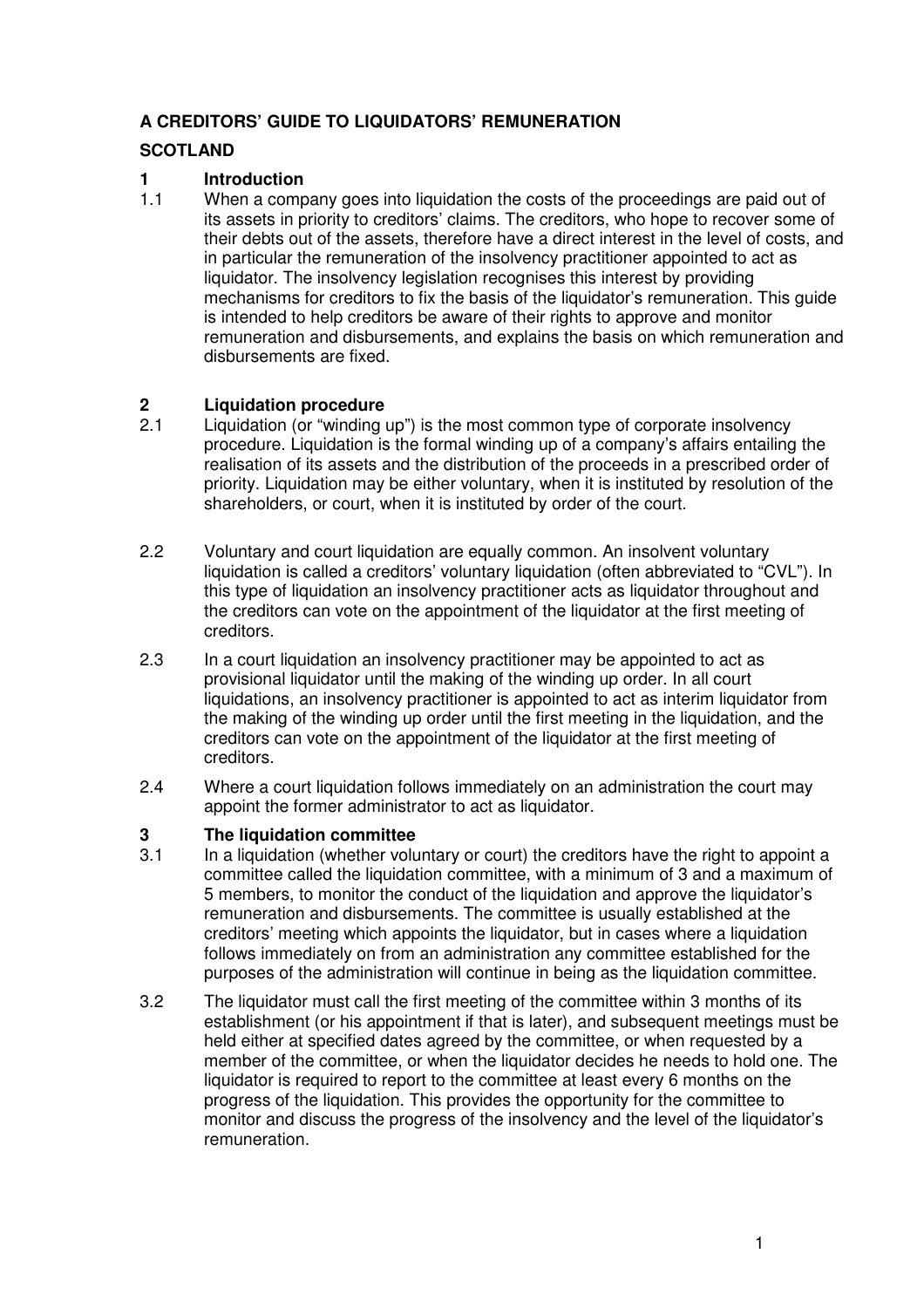# **4 Fixing the liquidator's fees**

- The basis for fixing the liquidator's (which includes an interim liquidator's) remuneration is set out in Rule 4.32 of the Insolvency (Scotland) Rules 1986 (as amended) ("the Rules"), and in Section 53 of the Bankruptcy (Scotland) Act 1985 (as amended) ("the Bankruptcy Act") which is applied to liquidations by Rule 4.68. These Rules state that the remuneration may be a commission calculated by reference to the value of the assets which are realised but there shall in any event be taken into account the work which, having regard to that value, was reasonably undertaken, and the extent of the responsibilities in administering the estate.
- 4.2 It is for the liquidation committee (if there is one) to fix the remuneration and approve disbursements. If there is no liquidation committee, or the committee does not make the requisite determination, the liquidator's remuneration is fixed by the court.
- 4.3 Rule 4.5 lays down that the remuneration of a provisional liquidator can only be fixed by the court.

# **5** What information should be provided by the liquidator?<br>
5.1 When seeking agreement to his remuneration and disburser

- When seeking agreement to his remuneration and disbursements, the liquidator should provide sufficient supporting information to enable the committee or the court to form a judgement as to whether the proposed remuneration and disbursements are reasonable having regard to all the circumstances of the case. The nature and extent of the supporting information which should be provided will depend on:
	- The nature of the approval being sought;
	- The stage during the administration of the case at which it is being sought; and
	- The size and complexity of the case.

Where, at any creditors' meeting, the liquidator seeks agreement to the terms on which he is to be remunerated, he should provide the meeting with details of the charge-out rates of all grades of staff, including principals, which are likely to be involved on the case.

Where the liquidator seeks agreement to his remuneration during the course of the liquidation, he should always provide an up to date receipts and payments account. Where the proposed remuneration is based on time costs the liquidator should disclose to the committee or the creditors the time spent and the charge-out value in the particular case, together with, where appropriate, such additional information as may reasonably be required having regard to the size and complexity of the case.

The additional information should comprise a sufficient explanation of what the liquidator has achieved and how it was achieved to enable the value of the exercise to be assessed (whilst recognising that the liquidator must fulfil certain statutory obligations that might be seen to bring no added value for creditors) and to establish that the time has been properly spent on the case. That assessment will need to be made having regard to the time spent and the rates at which that time was charged, bearing in mind the factors set out in paragraph 4.1 above. To enable this assessment to be carried out it may be necessary for the liquidator to provide an analysis of the time spent on the case by type of activity and grade of staff. The degree of detail will depend on the circumstances of the case, but it will be helpful to be aware of the professional guidance which has been given to insolvency practitioners on this subject.

The guidance suggests the following areas of activity as a basis for the analysis of time spent: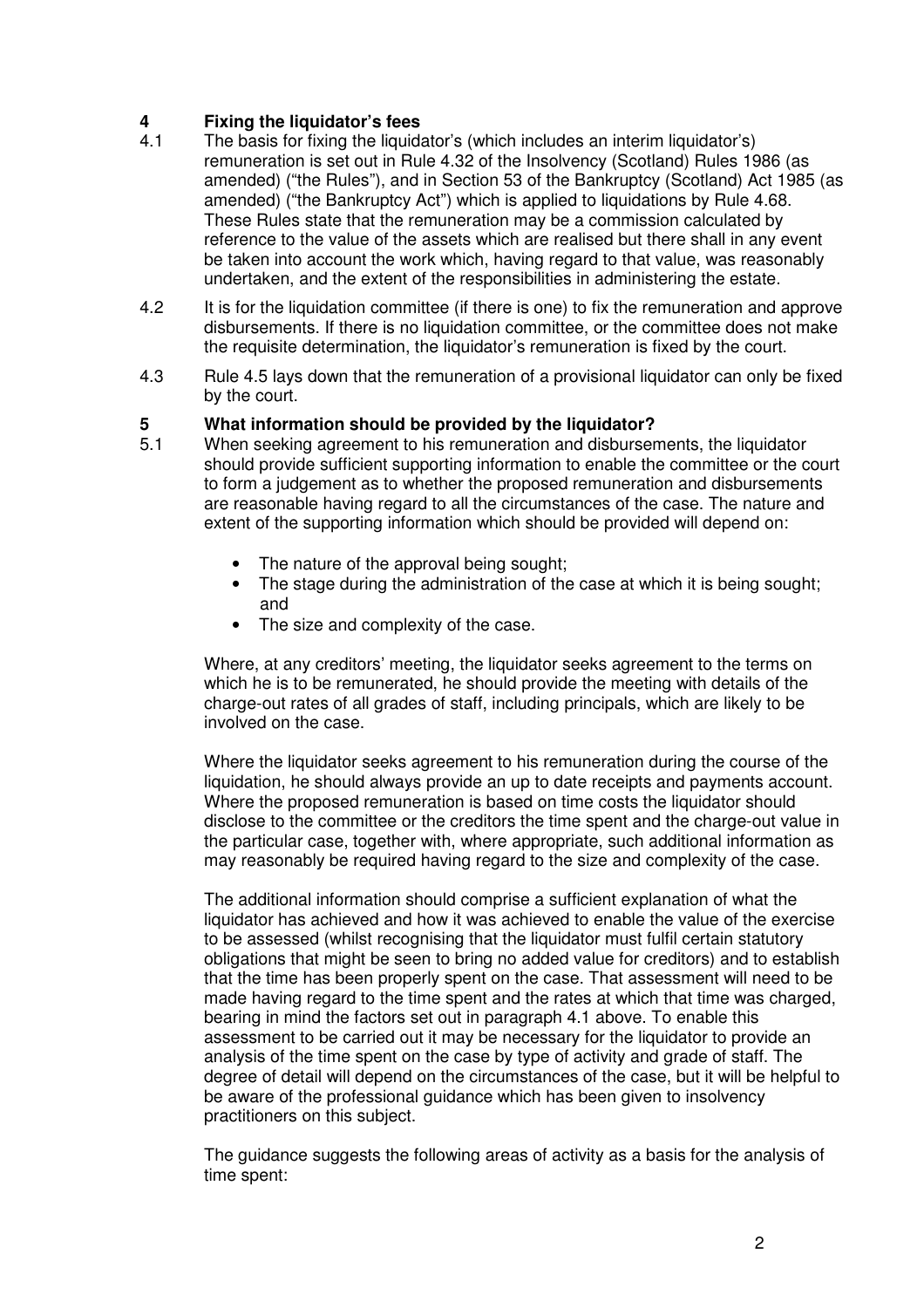- Administration and planning
- Investigations
- Realisation of assets
- Trading
- Creditors
- Any other case specific matters

The following categories are suggested as a basis for analysis by grade of staff:

- Partner
- Manager
- Other senior professionals
- Assistants and support staff

The explanation of what has been done can be expected to include an outline of the nature of the assignment and the liquidator's own initial assessment, including the anticipated return to creditors. To the extent applicable it should also explain:

- Any significant aspects of the case, particularly those that affect the amount of time spent.
- The reasons for subsequent changes in strategy.
- Any comments on any figures in the summary of time spent accompanying the request the liquidator wishes to make.
- The steps taken to establish the views of creditors, particularly in relation to agreeing the strategy for the assignment, budgeting, time recording, or the drawing or agreement of remuneration.
- Any existing agreement about remuneration.
- Details of how other professionals, including subcontractors, were chosen, how they were contracted to be paid, and what steps have been taken to review their fees.
- 5.2 It should be borne in mind that the degree of analysis and form of presentation should be proportionate to the size and complexity of the case. In smaller cases not all categories of activity will always be relevant, whilst further analysis may be necessary in larger cases.

The liquidator should always make available an up to date receipts and payments account. Where the remuneration is to be charged on a time basis the liquidator should be prepared to disclose the amount of time spent on the case and the charge-out value of the time spent, together with such additional information as may reasonably be required having regard to the size and complexity of the case. Where the remuneration is charged on a percentage basis, the liquidator should provide details of any work which has been or is intended to be contracted out which would normally be undertaken directly by a liquidator or his staff.

5.3 A liquidator's disbursements are subject to approval by virtue of Rule 4.32. Where a liquidator makes, or proposes to make, a separate charge by way of disbursements to recover the cost of facilities provided by his own firm (such as room hire, document storage or communication facilities), (category 2 disbursements) he should disclose those charges to the committee or the creditors when seeking approval of his remuneration and disbursements together with an explanation of how those charges are made up. Disbursements must either be directly incurred on the case or be subject to a reasonable method of calculation and allocation and the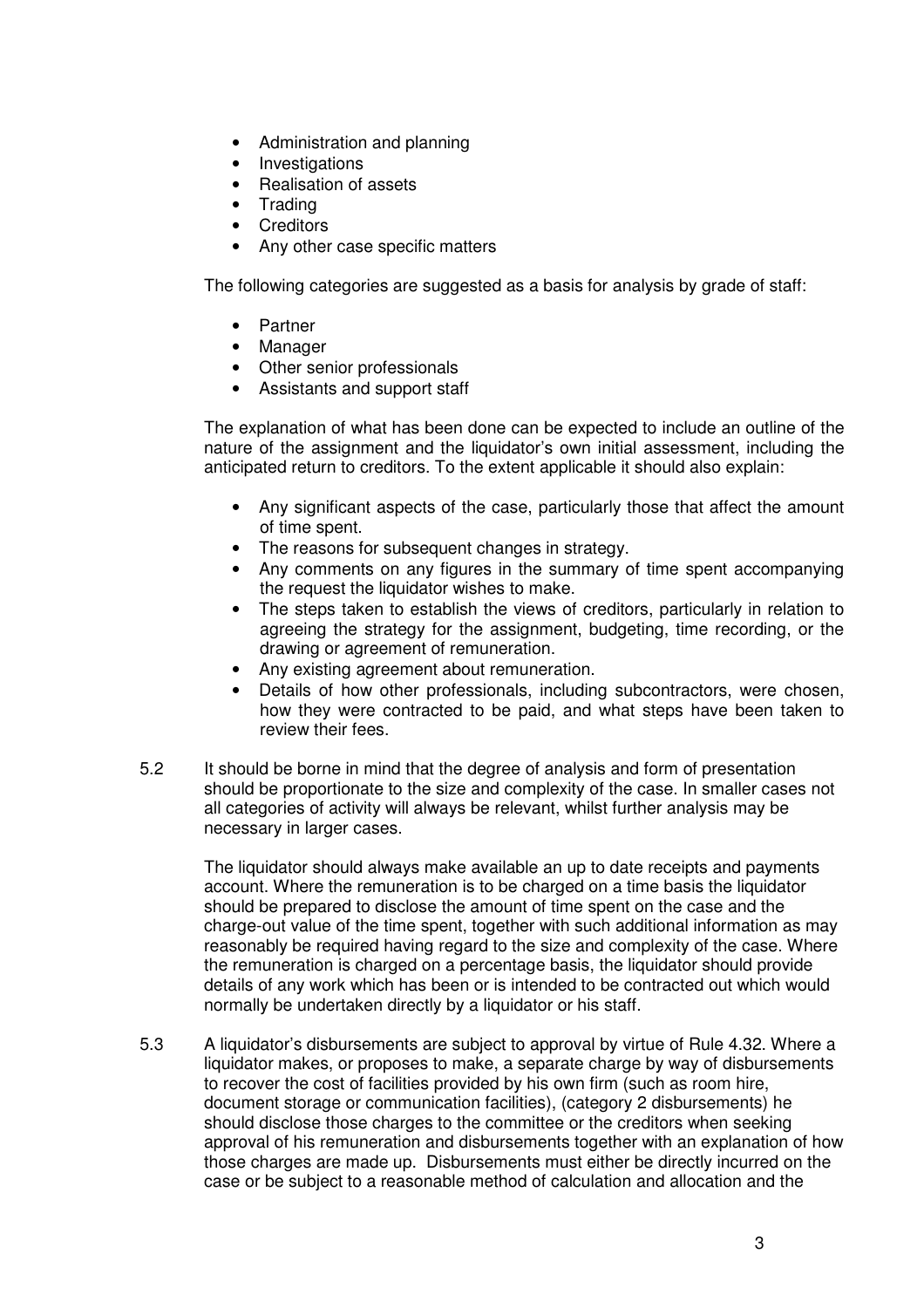basis on which they are allocated must be disclosed. Such disbursements must be directly incurred on the case and subject to a reasonable method of calculation and allocation. A charge for disbursements calculated as a percentage of the amount charged for remuneration is not allowed.

- 5.4 Payments to outside parties in which the office holder or his firm or any associate has an interest should be disclosed to the body approving remuneration and should be treated in the same way as payments to himself. They therefore require specific approval as remuneration prior to being paid.
- 5.5 In Rule 4.12, a resolution may be passed fixing the basis of remuneration at the first meeting of creditors in a court liquidation. The liquidator should immediately notify the creditors of the details of the resolution, and when subsequently reporting to creditors on the progress of the liquidation, or submitting his final report, he should specify the amount of remuneration he has drawn in accordance with the resolution. Where the remuneration is based on time costs he also should provide details of the time spent and charge-out value to date and any material changes in the rates charged since the resolution was first passed. Where the remuneration is charged on a percentage basis the liquidator should provide the details set out in paragraph 5.1 above regarding work which has been sub-contracted out.
- 5.6 Paragraph 5.3 above does not however apply to a voluntary liquidation.

#### **6 What if a creditor is dissatisfied?**

- 6.1 If a creditor believes that the liquidator's remuneration is too high he may, under Rule 4.35, apply to the court for an order that it be reduced. If the court considers the application to be well-founded, it shall make an order fixing the remuneration at a reduced amount or rate. Unless the court orders otherwise, the expenses of the application shall be paid by the applicant, and are not payable as an expense of the liquidation.
- 6.2 As noted in paragraph 4.3 above, the remuneration of a provisional liquidator is fixed by the court and there is no specific provision in the insolvency legislation to give creditors the right of appeal against the court's determination. Consequently if a creditor is dissatisfied, any appeal must be made to the appropriate court in accordance with normal court rules.

## **7** What if the liquidator is dissatisfied?<br> **7.1** If the liquidator considers that the remur

If the liquidator considers that the remuneration fixed by the committee is insufficient he may request that it be increased by resolution of the creditors. He may also request the court for an order increasing its amount or rate, before or after recourse to the creditors. If he decides to apply to the court he must give at least 14 days' notice to the members of the committee and the committee may nominate one or more of its members to appear or be represented at the court hearing. If there is no committee, the liquidator's notice of his application must be sent to such of the creditors as the court may direct, and they may nominate one or more of their number to appear or be represented. The court may, if it appears to be a proper case, order the costs to be paid out of the assets of the company.

### **8 Other matters relating to remuneration**<br>**8.1** Where the liquidator realises assets on be

- Where the liquidator realises assets on behalf of a secured creditor, he will usually agree the basis of his remuneration for dealing with charged assets with the secured creditor concerned.
- 8.2 Where two (or more) joint liquidators are appointed it is for them to agree between